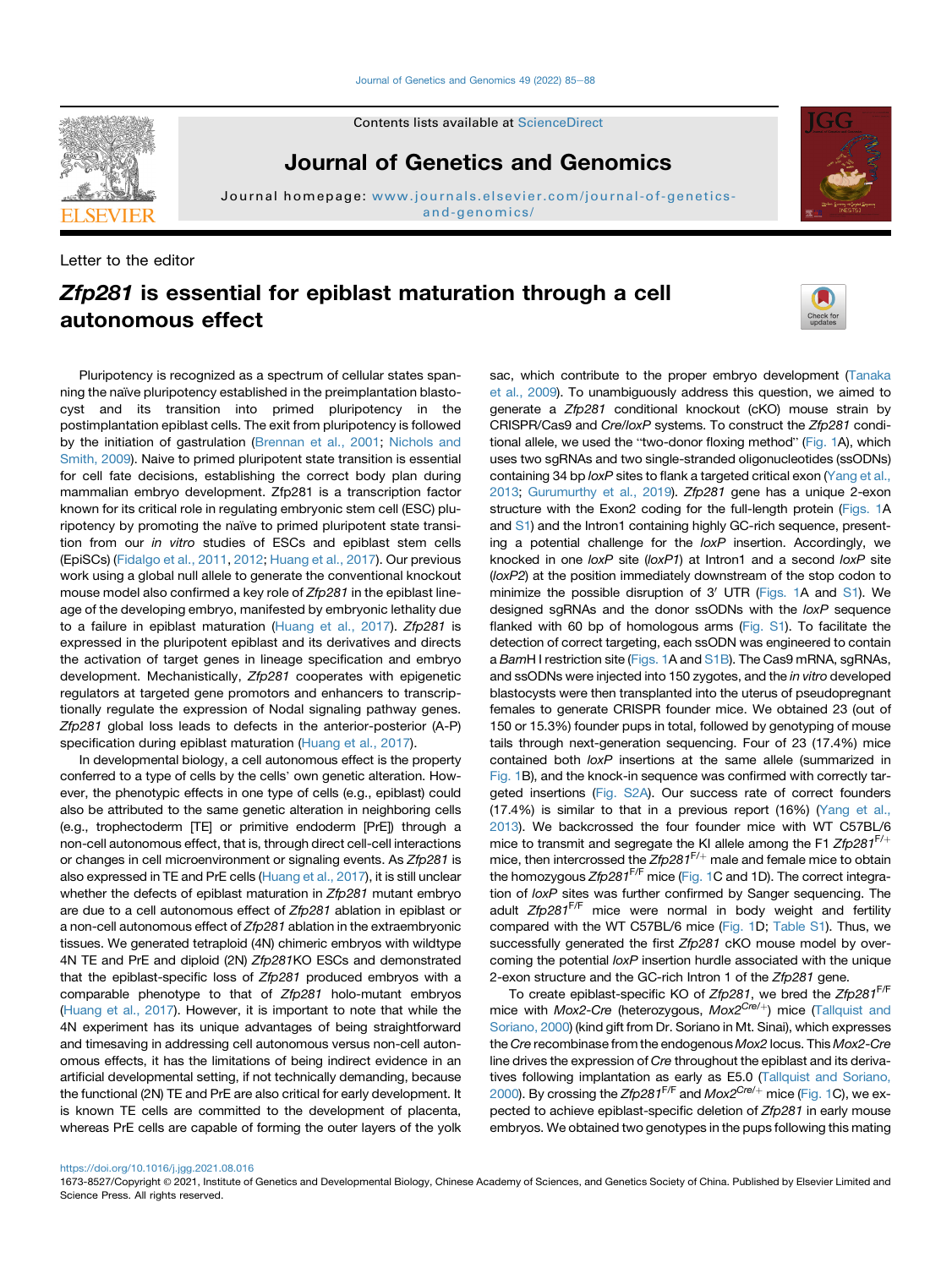<span id="page-1-0"></span>

Fig. 1. Generation of an epiblast-specific *Zfp281* conditional knockout (cKO) mouse strain and confirmation of *Zfp281* KO lethality through a cell autonomous effect. A: Schematic depiction of the generation of *Zfp281* cKO allele. The *Zfp281* exons, intron, 3<sup>0</sup> UTR, the start (ATG) and stop (TAA) codons, the knock-in *Bam*H I restriction sites and two *loxP* sites, and the primers used for genotyping are labeled. B: Statistics of *loxP* insertion at two sites of the *Zfp281* locus using CRISPR/Cas9 targeting in *in vitro* developed blastocysts and the targeted live pups (founder mice). C: Schematic depiction of breeding strategy to generate desired genotypes in mice. (1) The *Zfp281* founder mice (usually mosaic) were backcrossed with WT C57BL/6 mice to transmit and segregate the *Zfp281 loxP* allele, then the heterozygous (*Zfp<sup>281F/+</sup>*) mice were intercrossed to obtain the homozygous (*Zfp281<sup>F/F</sup>*) mice; (2) The Zfp281<sup>F/F</sup> and Mox2<sup>Cre/+</sup> mice were bred to transmit the loxP allele with the Cre recombinase to obtain the Zfp281<sup>+/-</sup>Mox2<sup>Cre/+</sup> mouse strain; (3) Zfp281<sup>+/-</sup>Mox2<sup>Cre/+</sup> and Zfp281<sup>F/F</sup> mice were bred to generate four theoretical genotypes of the pups. D: *Zfp281<sup>F/F</sup>* adult mice used in this study. The identity of these mice was confirmed by genotyping and sequencing. E: Statistics of the genotyping result of live pups by mating *Zfp281<sup>F/F</sup>* and *Zfp281<sup>+/-</sup>Mox2<sup>Cre/+</sup> mice.* F: Examples of genotyping PCR results showing different alleles. \* indicates the potential hybrid DNA of amplified Flox and wildtype bands. G: Statistics of the genotyping result of dissected embryos by mating *Zfp281<sup>+/F</sup>* and *Zfp281<sup>+/-</sup>Mox2<sup>Cre/+</sup> mice. N/A means* genotyping is not successful because of very limited materials. H: Epiblast-specific *Zfp281* cKO embryo (*Zfp281<sup>-/-</sup>Mox2<sup>Cre/+</sup>)* exhibits abnormal morphology at E7.0, compared with the other (*Zfp281<sup>F/+</sup>, Zfp281<sup>F/-</sup>, and <i>Zfp281<sup>+/-</sup>Mox2<sup>Cre/+</sup>)* littermates. A, anterior; P, posterior; Pr, proximal; D, distal.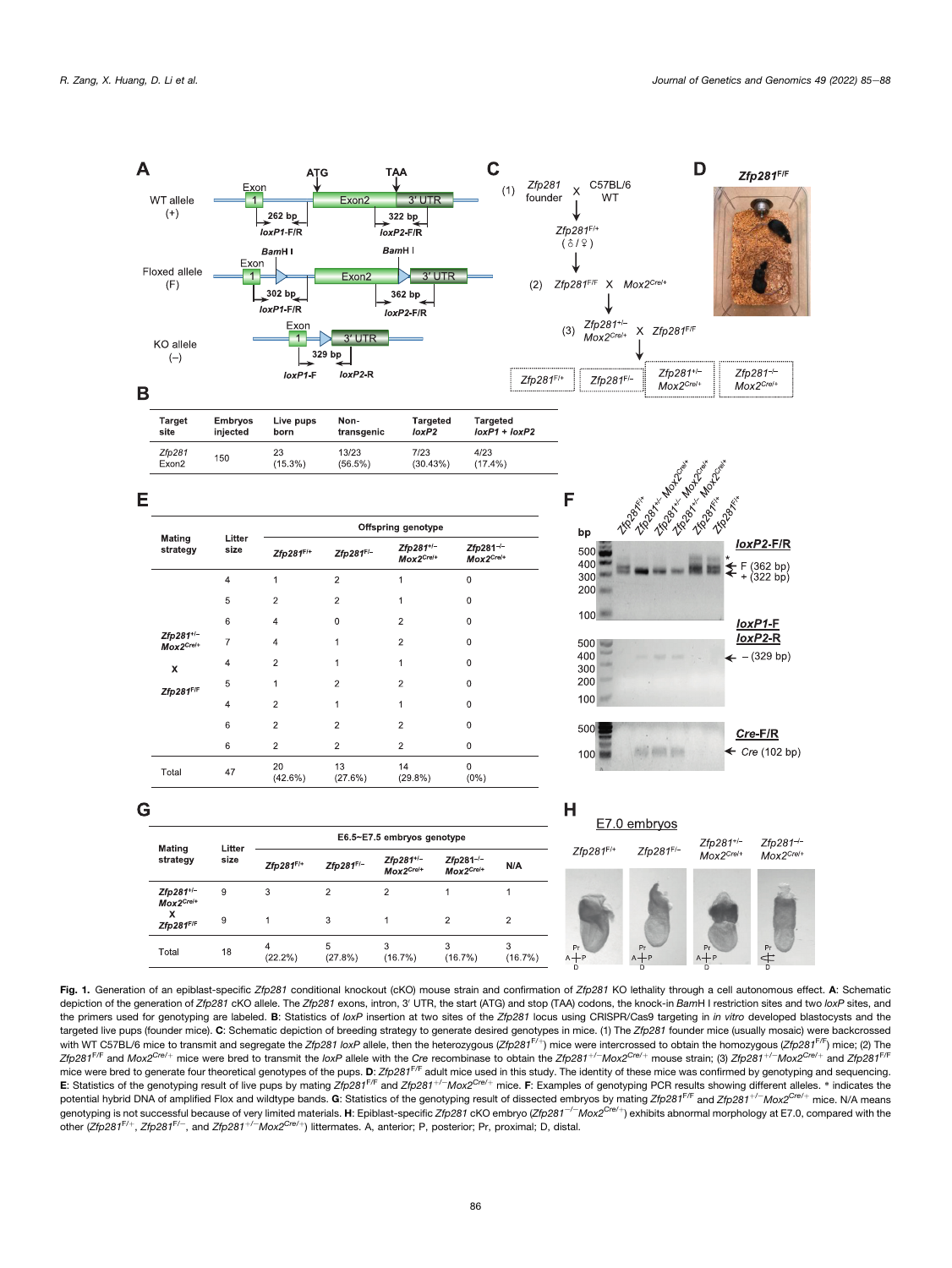strategy, *Zfp281*<sup>F/+</sup>(Mox2<sup>+/+</sup>) and *Zfp281*<sup>+/-</sup>Mox2<sup>Cre/+</sup>, confirmed by genotyping PCR [\(Fig. 1F](#page-1-0); PCR primers shown in [Fig. 1](#page-1-0)A, see details in Table S2). This result confirms that the *Mox2*-*Cre* line works well with the *Zfp281* floxed allele, resulting in the *Mox2*-*Cre* excised *Zfp281* null allele. We further mated  $Zfp281^{+/-}$ *Mox2<sup>Cre/+</sup>* mice with the *Zfp281*F/F mice [\(Fig. 1C](#page-1-0)), which would theoretically generate pups of four genotypes, *Zfp281<sup>F/+</sup>(Mox2<sup>+/+</sup>), Zfp281<sup>F/-</sup>(Mox2<sup>+/+</sup>), <i>Zfp281<sup>+/</sup>*  $^{-}$ *Mox2<sup>Cre/+</sup>,* and *Zfp281<sup>-/-</sup>Mox2<sup>Cre/+</sup>, with an expected ratio of* 1:1:1:1. Because *Mox2* is only expressed in the epiblast and its derivatives, the  $Zfp281^{-/-}$ *Mox2<sup>Cre/+</sup>* embryos should have an epiblastspecific deletion of*Zfp281*, whereas embryos with the other three genotypes should have at least one allele with normal Zfp281 protein expression. Of note, because *Mox2* is not expressed in extraembryonic tissues, the extraembryonic lineages should be either *Zfp281<sup>F/+</sup>* or Zfp281<sup>F/-</sup> genotype, with at least one allele of normal Zfp281 protein expression. With this mating strategy, we obtained a total of 47 pups from 9 litters (an average of 5.2 pups per litter). By PCR genotyping, we obtained 20 (42.6%), 13 (27.6%), and 14 (29.8%) pups with *Zfp281*<sup>F/+</sup>, *Zfp281*<sup>F/-</sup>, and *Zfp281<sup>+/-</sup>Mox2<sup>Cre/+</sup> genotypes, respec*tively (summarized in [Fig. 1](#page-1-0)E; part of the genotyping result is shown in Fig. S2B and S2C), but zero *Zfp281<sup>-/-</sup>Mox2<sup>Cre/+</sup>* pups. Our results demonstrate that the epiblast-specific deletion of *Zfp281* in the Zfp281<sup>-/-</sup>Mox2<sup>Cre/+</sup> embryos is embryonic lethal, which is consistent with the *Zfp281* conventional KO results in our previous study ([Huang](#page-2-4) [et al., 2017](#page-2-4)). This study thus confirms that *Zfp281* is essential for mouse embryo development, and importantly, conclusively demonstrates a cell autonomous effect of Zfp281 in epiblast development.

Vertebrates have three principal body axes: the anterior-posterior (A-P), the dorsal-ventral (D-V), and the left-right (L-R) axes. The A-P axis is the first established and morphologically discernible axis of the body during mouse embryo development. During early postimplantation embryo development (E4.5 to E6.5), the distal visceral endoderm, a subpopulation of PrE, forms at the distal tip of the embryo, migrates to the future anterior side, and derives signals to induce the head structures on the nearby epiblast ([Tam and Loebel, 2007](#page-2-8)). Nodal, as well as several of its pathway components, such as Lefty1, Cripto, Dkk1, and Foxh1, are essential for A-P axis establishment ([Ding et al., 1998](#page-2-9); [Brennan et al., 2001](#page-2-0); [Yamamoto et al., 2001](#page-3-1); [Kimura-Yoshida et al., 2005](#page-2-10)). We previously showed that *Zfp281* mutant embryos display indistinguishable A-P axis, compared with the WT littermates as early as E6.0-6.5 [\(Huang et al., 2017\)](#page-2-4). To determine whether the embryos with the epiblast-specific *Zfp281* deletion phenocopy the defects of conventional *Zfp281* mutant embryos in early development, we dissected the embryos at early postimplantation stages (E6.5–7.5) after crossing the *Zfp281<sup>+/-</sup>Mox2<sup>Cre/+</sup>* and *Zfp281<sup>F/F</sup>* mice [\(Fig. 1](#page-1-0)C). The *Zfp281<sup>-/-</sup>Mox2<sup>Cre/+</sup> embryos were* identified by abnormal morphology, including A-P symmetry and shrunken epiblast, which was further confirmed by PCR genotyping (summarized in [Fig. 1](#page-1-0)G, typical embryos of each genotype are shown in [Fig. 1H](#page-1-0)). In contrast, all the embryos with the other three genotypes (*Zfp281*F/þ, *Zfp281*F/e, and *Zfp281*þ/<sup>e</sup>*Mox2Cre*/þ) were normally developed. These results demonstrate that epiblast-specific deletion of *Zfp281* phenocopies the failure of *Zfp281* conventional KO mutant in epiblast maturation during early embryo development.

In conclusion, we established a conditional *Zfp281* KO mouse model and, combined with epiblast-specific *Cre* excision, demonstrated conclusively a cell autonomous effect of *Zfp281* functions in mouse embryo development. This novel *Zfp281* conditional KO mouse strain will also be a valuable resource to investigate other tissue-specific functions of *Zfp281* in development and disease in the future.

## Conflict of interest

The authors declare no conflict of interest.

# Acknowledgments

We thank Dr. Philippe Soriano for providing the *Mox2-Cre* mice. Research in the Wang laboratory was funded by grants from the National Institutes of Health (R01GM129157, R01HD095938, R01HD097268, and R01HL146664) and by contracts from New York State Stem Cell Science (NYSTEM#C35583GG and C35584GG). R.Z. was a visiting student at Columbia University Irving Medical Center sponsored by the China Scholarship Council.

#### Supplementary data

Supplementary data to this article can be found online at [https://](https://doi.org/10.1016/j.jgg.2021.08.016) [doi.org/10.1016/j.jgg.2021.08.016](https://doi.org/10.1016/j.jgg.2021.08.016).

## **References**

- <span id="page-2-0"></span>[Brennan, J., Lu, C.C., Norris, D.P., Rodriguez, T.A., Beddington, R.S.,](http://refhub.elsevier.com/S1673-8527(21)00301-5/sref1) [Robertson, E.J., 2001. Nodal signalling in the epiblast patterns the early mouse](http://refhub.elsevier.com/S1673-8527(21)00301-5/sref1) [embryo. Nature 411, 965](http://refhub.elsevier.com/S1673-8527(21)00301-5/sref1)-[969](http://refhub.elsevier.com/S1673-8527(21)00301-5/sref1).
- <span id="page-2-9"></span>[Ding, J., Yang, L., Yan, Y.T., Chen, A., Desai, N., Wynshaw-Boris, A., Shen, M.M.,](http://refhub.elsevier.com/S1673-8527(21)00301-5/sref2) [1998. Cripto is required for correct orientation of the anterior-posterior axis in](http://refhub.elsevier.com/S1673-8527(21)00301-5/sref2) [the mouse embryo. Nature 395, 702](http://refhub.elsevier.com/S1673-8527(21)00301-5/sref2)-[707.](http://refhub.elsevier.com/S1673-8527(21)00301-5/sref2)
- <span id="page-2-3"></span>[Fidalgo, M., Faiola, F., Pereira, C.F., Ding, J., Saunders, A., Gingold, J., Schaniel, C.,](http://refhub.elsevier.com/S1673-8527(21)00301-5/sref3) [Lemischka, I.R., Silva, J.C., Wang, J., 2012. Zfp281 mediates Nanog autorepres](http://refhub.elsevier.com/S1673-8527(21)00301-5/sref3)[sion through recruitment of the NuRD complex and inhibits somatic cell reprog](http://refhub.elsevier.com/S1673-8527(21)00301-5/sref3)[ramming. Proc. Natl. Acad. Sci. U. S. A. 109, 16202](http://refhub.elsevier.com/S1673-8527(21)00301-5/sref3)-[16207.](http://refhub.elsevier.com/S1673-8527(21)00301-5/sref3)
- <span id="page-2-2"></span>[Fidalgo, M., Shekar, P.C., Ang, Y.S., Fujiwara, Y., Orkin, S.H., Wang, J., 2011. Zfp281](http://refhub.elsevier.com/S1673-8527(21)00301-5/sref4) [functions as a transcriptional repressor for pluripotency of mouse embryonic](http://refhub.elsevier.com/S1673-8527(21)00301-5/sref4) [stem cells. Stem Cell. 29, 1705](http://refhub.elsevier.com/S1673-8527(21)00301-5/sref4)-[1716.](http://refhub.elsevier.com/S1673-8527(21)00301-5/sref4)
- <span id="page-2-6"></span>[Gurumurthy, C.B., O'Brien, A.R., Quadros, R.M., Adams Jr., J., Alcaide, P., Ayabe, S.,](http://refhub.elsevier.com/S1673-8527(21)00301-5/sref5) [Ballard, J., Batra, S.K., Beauchamp, M.C., Becker, K.A., et al., 2019. Reproduc](http://refhub.elsevier.com/S1673-8527(21)00301-5/sref5)[ibility of CRISPR-Cas9 methods for generation of conditional mouse alleles: a](http://refhub.elsevier.com/S1673-8527(21)00301-5/sref5) [multi-center evaluation. Genome Biol. 20, 171.](http://refhub.elsevier.com/S1673-8527(21)00301-5/sref5)
- <span id="page-2-4"></span>[Huang, X., Balmer, S., Yang, F., Fidalgo, M., Li, D., Guallar, D., Hadjantonakis, A.K.,](http://refhub.elsevier.com/S1673-8527(21)00301-5/sref6) [Wang, J., 2017. Zfp281 is essential for mouse epiblast maturation through tran](http://refhub.elsevier.com/S1673-8527(21)00301-5/sref6)[scriptional and epigenetic control of Nodal signaling. eLife 6, e33333](http://refhub.elsevier.com/S1673-8527(21)00301-5/sref6).
- <span id="page-2-10"></span>[Kimura-Yoshida, C., Nakano, H., Okamura, D., Nakao, K., Yonemura, S., Belo, J.A.,](http://refhub.elsevier.com/S1673-8527(21)00301-5/sref7) [Aizawa, S., Matsui, Y., Matsuo, I., 2005. Canonical Wnt signaling and its antago](http://refhub.elsevier.com/S1673-8527(21)00301-5/sref7)[nist regulate anterior-posterior axis polarization by guiding cell migration in](http://refhub.elsevier.com/S1673-8527(21)00301-5/sref7) [mouse visceral endoderm. Dev. Cell 9, 639](http://refhub.elsevier.com/S1673-8527(21)00301-5/sref7)-[650.](http://refhub.elsevier.com/S1673-8527(21)00301-5/sref7)
- <span id="page-2-7"></span><span id="page-2-1"></span>[Nichols, J., Smith, A., 2009. Naive and primed pluripotent states. Cell Stem Cell 4,](http://refhub.elsevier.com/S1673-8527(21)00301-5/sref8)  $487 - 492$  $487 - 492$  $487 - 492$
- [Tallquist, M.D., Soriano, P., 2000. Epiblast-restricted Cre expression in MORE mice: a](http://refhub.elsevier.com/S1673-8527(21)00301-5/sref9) [tool to distinguish embryonic vs. extra-embryonic gene function. Genesis 26,](http://refhub.elsevier.com/S1673-8527(21)00301-5/sref9) [113](http://refhub.elsevier.com/S1673-8527(21)00301-5/sref9)e[115](http://refhub.elsevier.com/S1673-8527(21)00301-5/sref9).
- <span id="page-2-8"></span><span id="page-2-5"></span>[Tam, P.P., Loebel, D.A., 2007. Gene function in mouse embryogenesis: get set for](http://refhub.elsevier.com/S1673-8527(21)00301-5/sref10) [gastrulation. Nat. Rev. Genet. 8, 368](http://refhub.elsevier.com/S1673-8527(21)00301-5/sref10)-[381](http://refhub.elsevier.com/S1673-8527(21)00301-5/sref10).
- [Tanaka, M., Hadjantonakis, A.K., Vintersten, K., Nagy, A., 2009. Aggregation chimeras:](http://refhub.elsevier.com/S1673-8527(21)00301-5/sref11) [combining ES cells, diploid, and tetraploid embryos. Methods Mol. Biol. 530, 287](http://refhub.elsevier.com/S1673-8527(21)00301-5/sref11)-[309.](http://refhub.elsevier.com/S1673-8527(21)00301-5/sref11)